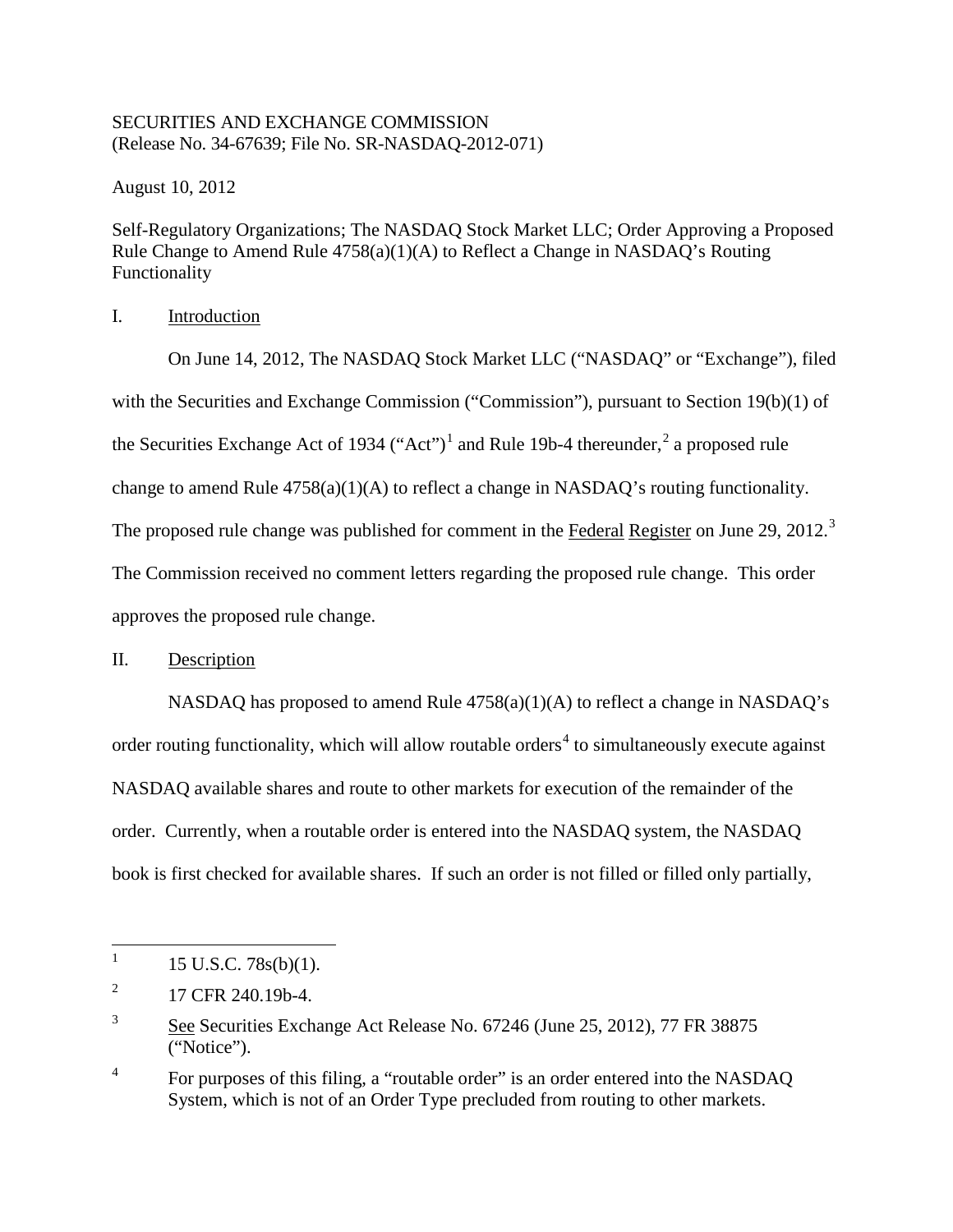then the order is routed to away markets with the best bid or best offer pursuant to NASDAQ's System routing table.<sup>[5](#page-1-0)</sup>

NASDAQ stated that it has observed that upon partial execution of a routable order at NASDAQ market participants often react to the order by cancelling their orders on other markets and entering new orders at inferior prices. This occurs because the current process directs the order to NASDAQ before attempting to access available liquidity at other markets and thereby allows market participants to react to the execution (an effect known as "market impact" or "information leakage"). As a consequence, the available shares at the away market are no longer available, resulting in a lower likelihood of successfully accessing liquidity on away markets (i.e., the "fill rate") and an increased likelihood of ultimately receiving an execution at an inferior price. As such, NASDAQ has proposed to address this by changing how the routing process will operate.

NASDAQ has proposed to execute routable orders against the NASDAQ book for available shares and to simultaneously route any remaining shares to additional markets. Specifically, under the proposed change a routable order would attempt to execute against the available shares at NASDAQ and, to the extent the order would not be filled by such available shares, NASDAQ would simultaneously route the remainder of the order to other venues, according to NASDAQ's System routing table, in a manner consistent with Regulation NMS (i.e., satisfying all displayed protected quotes). In the event that the amount of shares on other markets is insufficient to completely fill the order, or the order fails to completely execute, NASDAQ would then post the remaining shares on the NASDAQ book or cancel the remaining

<span id="page-1-0"></span><sup>&</sup>lt;sup>5</sup> The "System routing table" is the proprietary process for determining the specific trading venues to which the System routes orders and the order in which it routes them. See Rule  $4758(a)(1)(A)$ .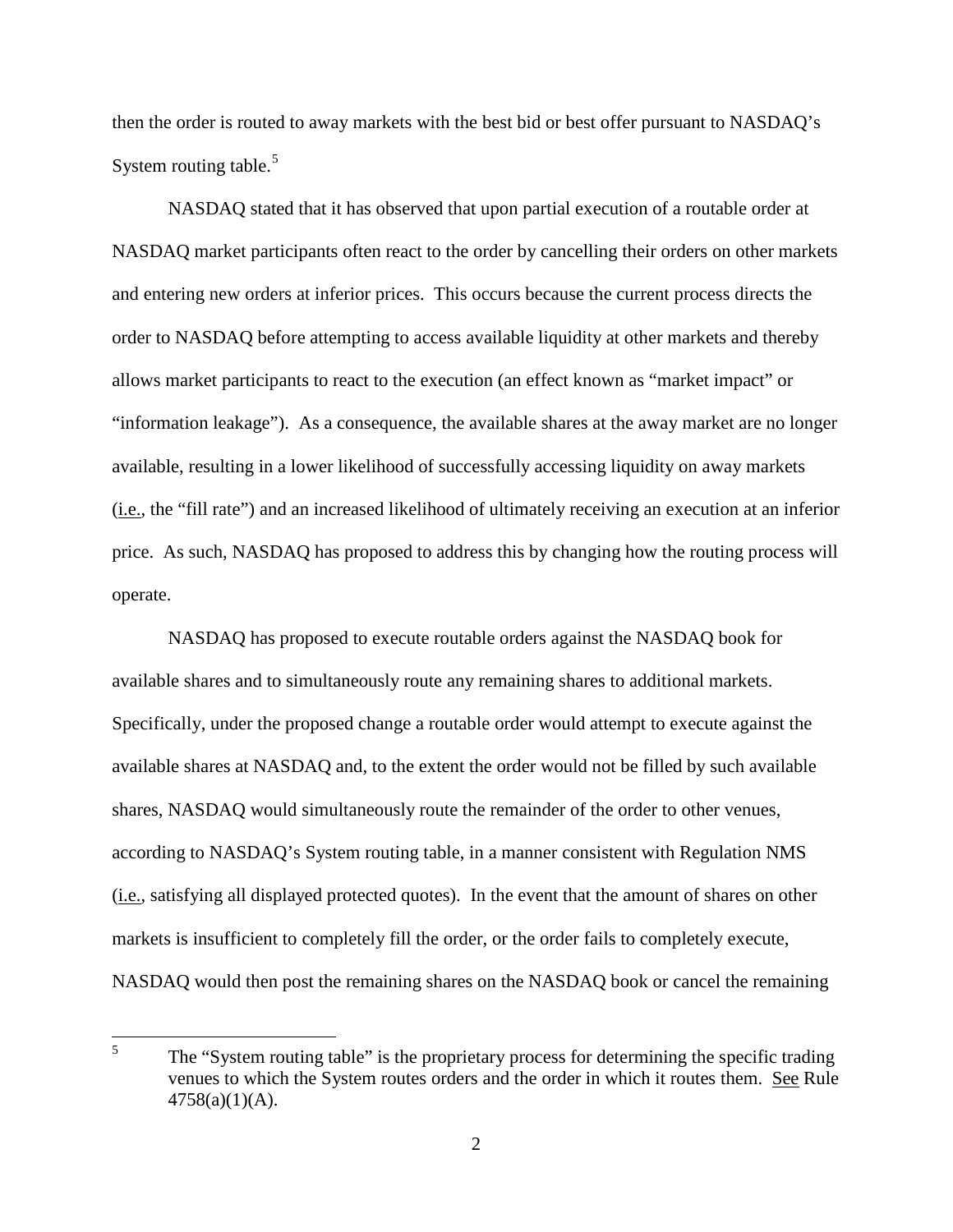shares per the routed order's instructions. NASDAQ believes that this simultaneous execution against NASDAQ available shares and routing to other venues' shares will avoid the deleterious effect of market impact discussed above and result in overall faster and better executions of its members' routable orders.

NASDAQ noted, in its proposal, that it is not changing the execution and routing sequence of all routable orders. The TFTY, SAVE, SOLV, and CART orders are designed to execute serially as part of their strategies, which is generally to reduce the blended fees associated with transacting on multiple markets. As such, simultaneous routing of such orders would not result in a better execution in terms of the goals of these routable order types.

## III. Discussion and Commission's Findings

After careful review, the Commission finds that the proposed rule change is consistent with the requirements of the Act and the rules and regulations thereunder applicable to a national securities exchange.<sup>[6](#page-2-0)</sup> In particular, the Commission finds that the proposed rule change is consistent with Section  $6(b)(5)$  of the Act,<sup>[7](#page-2-1)</sup> which requires, among other things, that the rules of a national securities exchange be designed to prevent fraudulent and manipulative acts and practices, to promote just and equitable principles of trade, to remove impediments to and perfect the mechanism of a free and open market and a national market system, and, in general, to protect investors and the public interest.

The proposed rule change meets these requirements in that it promotes efficiency in the market, and should, as represented by NASDAQ, increase the likelihood that a routable order will receive faster and better executions. As a result, the proposed rule change could improve

<span id="page-2-0"></span><sup>&</sup>lt;sup>6</sup> In approving this proposal, the Commission has considered the proposed rule's impact on efficiency, competition, and capital formation. See 15 U.S.C. 78c(f).

<span id="page-2-1"></span> $7 \t15$  U.S.C. 78f(b)(5).